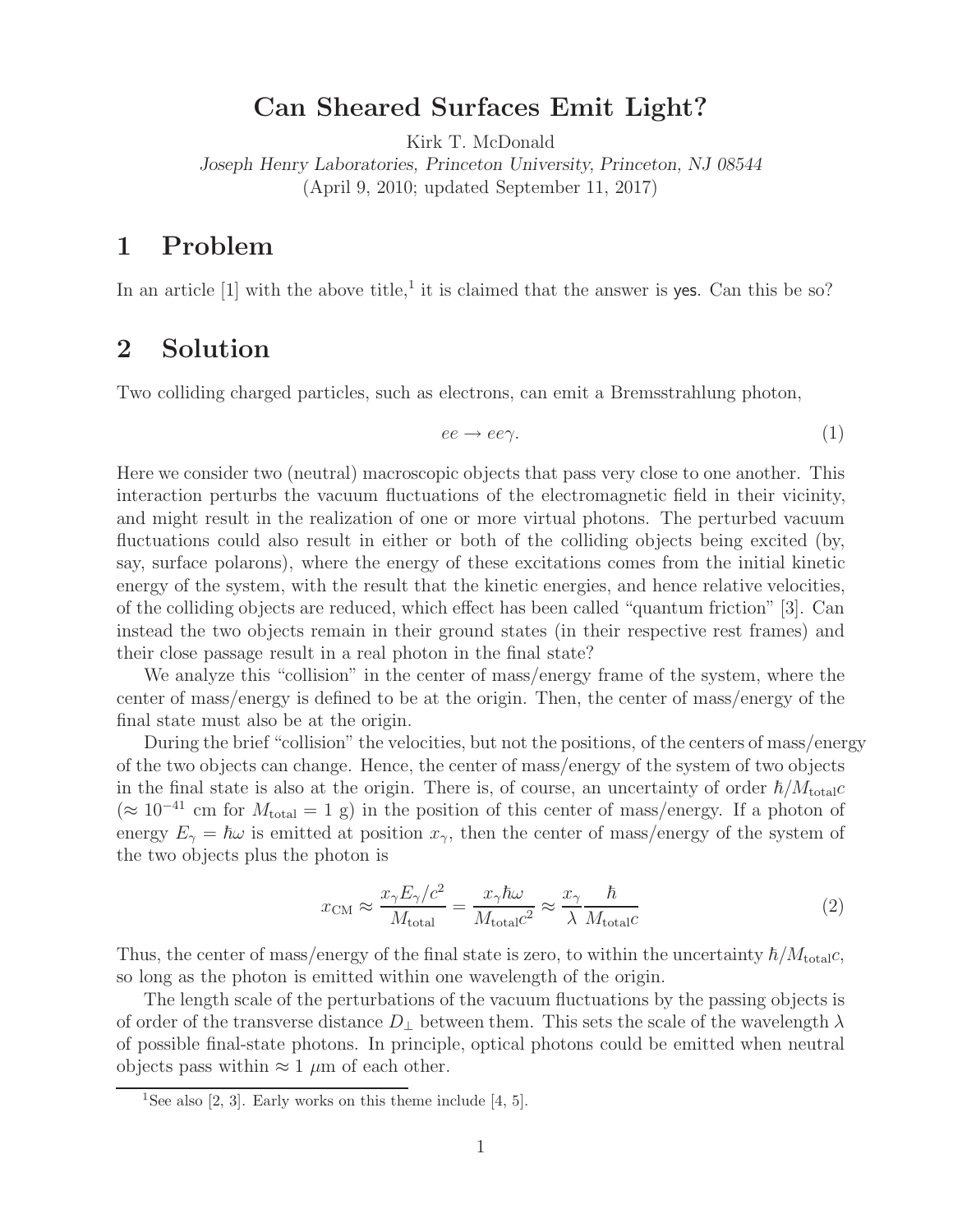However, for this to happen, the photon must be emitted very close to the center of mass/energy of the "colliding" objects. How could the photon "know" where is this origin/center of mass/energy. The photon interacts electromagnetically, but the location of the center of mass/energy of the "colliding" objects is a property of their mass distribution, which couples to gravity, but not to electromagnetism.<sup>2</sup> Thus, we might wish to consider possible emission of gravitons rather than photons. Of course, the coupling of gravitons, and hence the possible rate of their emission, is very small.

Thus, it appears to this author that the electromagnetic interaction responsible for the possible emission of a real photon when two neutral objects pass one another does not couple to the information needed for that emission to take place. At the very least, the rate of emission of photons would be suppressed by a (phase space) factor of order  $\lambda/L_{\text{object}} \approx 10^{-4}$ for objects of lengths  $\approx 1$  cm that pass within 1  $\mu$ m of each other.

In sum, the emission of optical photons when neutral, macroscopic objects (in their ground states) pass close to one another is heavily suppressed by a "phase space" factor associated with the requirement that the center of mass/energy of the final state be the same as that of the initial state.

*If the objects were not in their ground states, but at, say, a nonzero temperature*  $T$ *, then emission of a photon might be associated with a reduction of the kinetic energy of a single (charged) lattice ion (and the point of emission of that photon localized to within*  $\approx 1 \text{ Å}$ ). Of *course, there is a nonzero probability that such emission (a kind of Bremsstrahlung, which contributes to the "1/f" noise in resistors) takes place in a single object at "rest". Hence, the emission of photons by the realization of vacuum fluctuations near two passing, excited objects is only a small addition to a more "ordinary" phenomenon.*<sup>3</sup>

## **References**

- [1] J.B. Pendry, *Can sheared surfaces emit light?*, J. Mod. Opt. **45**, 2389 (1998), http://kirkmcd.princeton.edu/examples/QED/pendry\_jmo\_45\_2389\_98.pdf
- [2] J.B. Pendry, *Shearing the vacuum–quantum friction*, J. Phys. Cond. Mat. **9**, 10301 (1997), http://kirkmcd.princeton.edu/examples/QM/pendry\_jpcm\_9\_10301\_97.pdf
- [3] J.B. Pendry, *Quantum friction—fact or fiction?*, New J. Phys. **12**, 033028 (2010), http://kirkmcd.princeton.edu/examples/QED/pendry\_njp\_12\_033028\_10.pdf
- [4] E.V. Teodorovich, *On the contribution of macroscopic van der Waals interactions to frictional force*, Proc. Roy. Soc. London **362**, 71 (1978), http://kirkmcd.princeton.edu/examples/QED/teodorovich\_prsla\_362\_71\_78.pdf
- [5] L.S. Levitov, *Van der Waals' Friction*, Europhys. Lett. **8**, 499 (1989), http://kirkmcd.princeton.edu/examples/QED/levitov\_epl\_8\_499\_89.pdf

<sup>2</sup>Objects of the same chemical composition, but with different isotopes in their "left" and "right" halves would have the same electromagnetic properties, but differing centers of mass/energy.

<sup>3</sup>For another skeptical comment on this issue, see [6]. argumens in favor of the existence of "Casimir friction" are given in [7, 8].